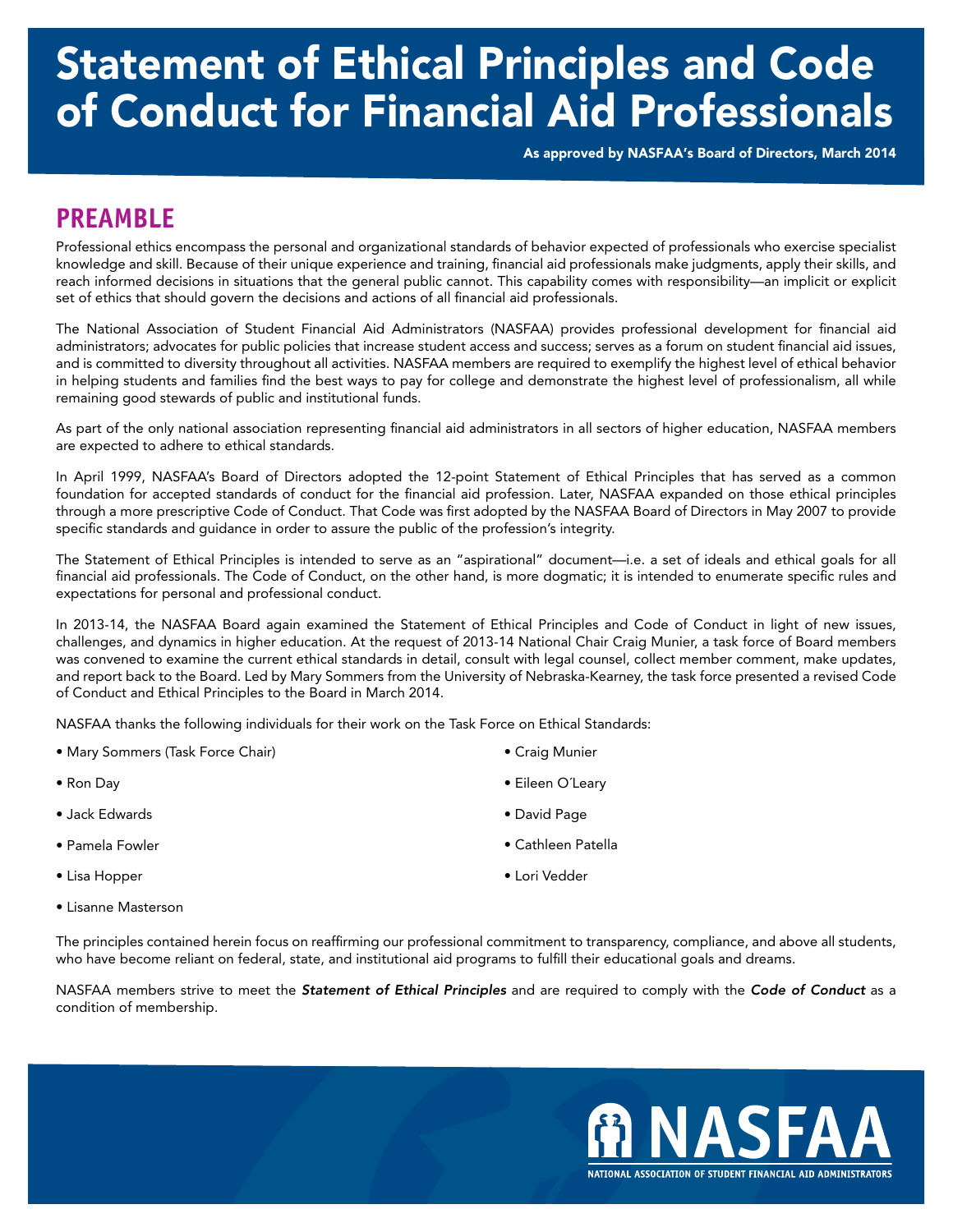## **STATEMENT OF ETHICAL PRINCIPLES**

The primary goal of the financial aid professional is to help students achieve their educational goals through financial support and resources. NASFAA members are required to exemplify the highest level of ethical behavior and demonstrate the highest level of professionalism.

We, financial aid professionals, declare our commitment to the following Statement of Ethical Principles.

Financial aid administrators shall:

#### Advocate for students

- Remain aware of issues affecting students and continually advocate for their interests at the institutional, state and federal levels.
- Support federal, state and institutional efforts to encourage students, as early as the elementary grades, to aspire to and plan for education beyond high school.

#### Manifest the highest level of integrity

- Commit to the highest level of ethical behavior and refrain from conflict of interest or the perception thereof.
- Deal with others honestly and fairly, abiding by our commitments and always acting in a manner that merits the trust and confidence others have placed in us.
- Protect the privacy of individual student financial records.
- Promote the free expression of ideas and opinions, and foster respect for diverse viewpoints within the profession.

#### Support student access and success

- Commit to removing financial barriers for those who want to pursue postsecondary learning and support each student admitted to our institution.
- Without charge, assist students in applying for financial aid funds.
- Provide services and apply principles that do not discriminate on the basis of race, gender, ethnicity, sexual orientation, religion, disability, age, or economic status.
- Understand the need for financial education and commit to educate students and families on how to responsibly manage expenses and debt.

#### Comply with federal and state laws

- Adhere to all applicable laws and regulations governing federal, state, and institutional financial aid programs.
- Actively participate in ongoing professional development and continuing education programs to ensure ample understanding of statutes, regulations, and best practices governing the financial aid programs.
- Encourage colleagues to participate in the financial aid professional associations available to them at the state, regional, or national level and offer assistance to other aid professionals as needed.

#### Strive for transparency and clarity

- Provide our students and parents with the information they need to make good decisions about attending and paying for college.
- Educate students and families through quality information that is consumer-tested when possible. This includes (but is not limited to) transparency and full disclosure on award notices.
- Ensure equity by applying all need-analysis formulas consistently across the institution's full population of student financial aid applicants.
- Inform institutions, students, and parents of any changes in financial aid programs that could affect their student aid eligibility.

#### Protect the privacy of financial aid applicants

- Ensure that student and parent private information provided to the financial aid office by financial aid applicants is protected in accordance with all state and federal statutes and regulations, including FERPA and the Higher Education Act, Section 483(a)(3)(E) (20 U.S.C. 1090).
- Protect the information on the FAFSA from inappropriate use by ensuring that this information is only used for the application, award, and administration of aid awarded under Title IV of the Higher Education Act, state aid, or aid awarded by eligible institutions.